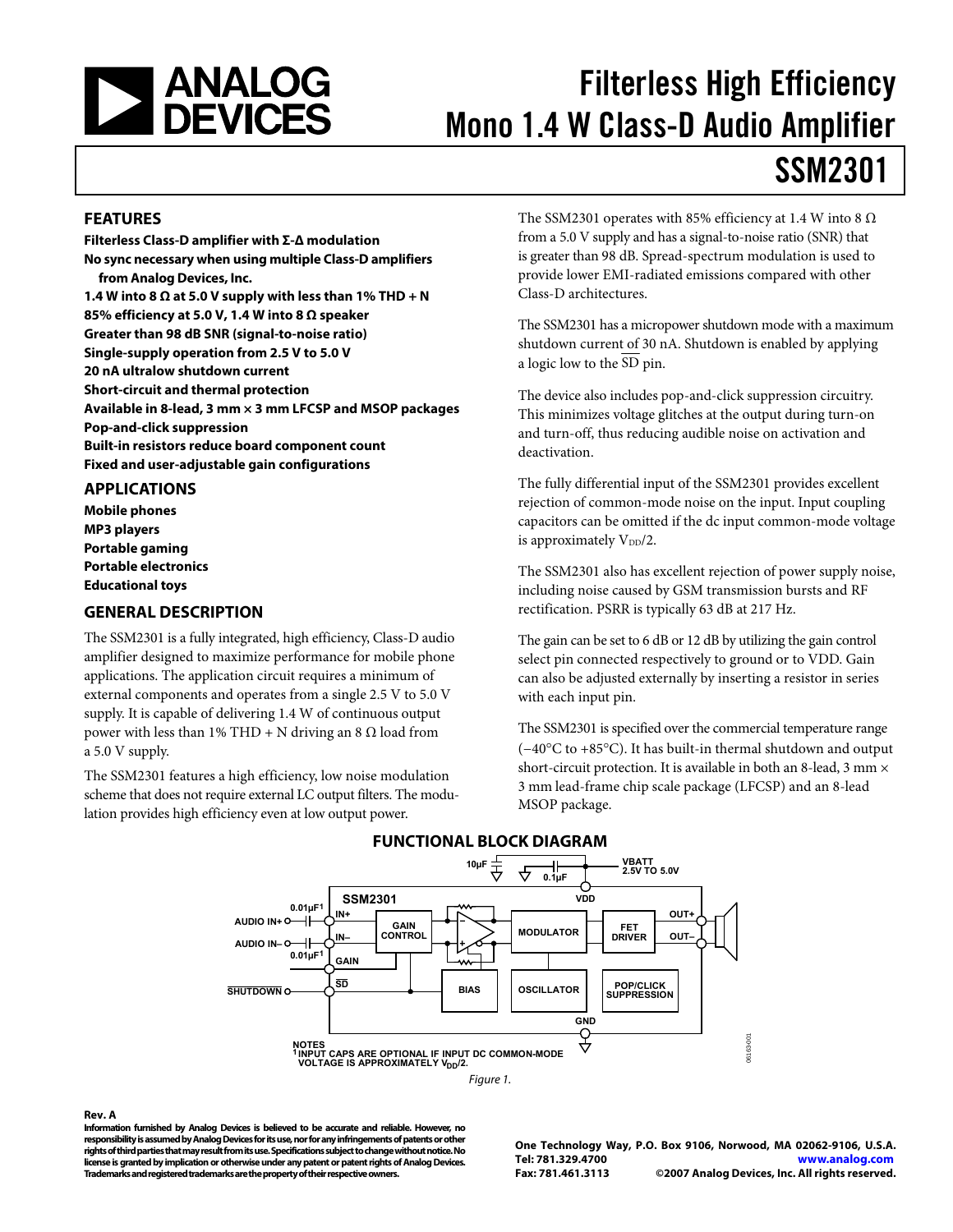# <span id="page-1-0"></span>**TABLE OF CONTENTS**

| Pin Configurations and Function Descriptions  5 |
|-------------------------------------------------|
|                                                 |

### **REVISION HISTORY**

| 10/07-Rev. 0 to Rev. A                           |  |
|--------------------------------------------------|--|
|                                                  |  |
|                                                  |  |
|                                                  |  |
|                                                  |  |
| Deleted Evaluation Board Information Section  14 |  |
|                                                  |  |
|                                                  |  |
|                                                  |  |

### 1/07-Revision 0: Initial Version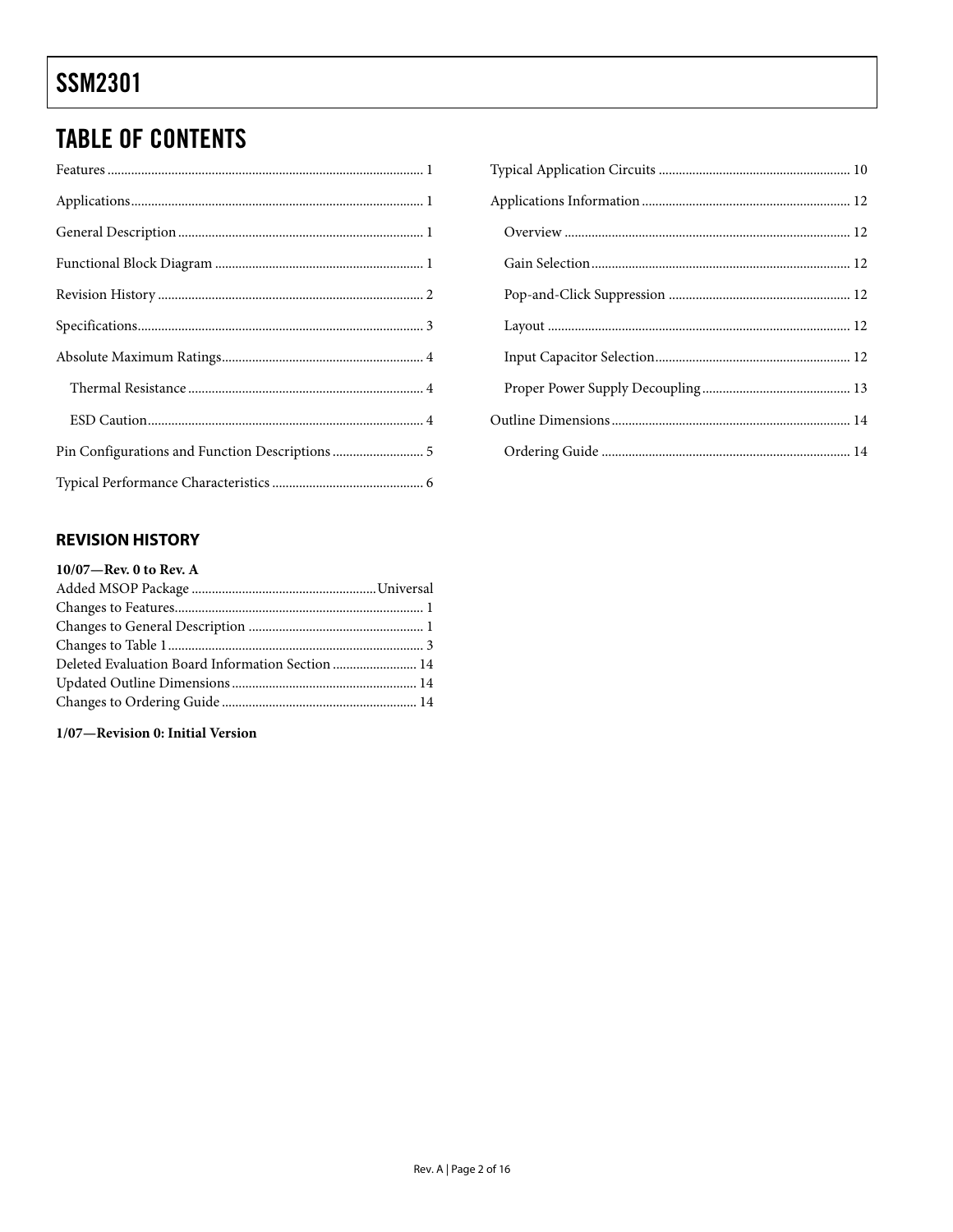### <span id="page-2-0"></span>**SPECIFICATIONS**

 $V_{DD}$  = 5.0 V, T<sub>A</sub> = 25<sup>o</sup>C, R<sub>L</sub> = 8  $\Omega$  + 33  $\mu$ H, unless otherwise noted.

#### **Table 1.**

| <b>Parameter</b>                   | Symbol           | <b>Conditions</b>                                                                                                | Min | <b>Typ</b> | Max            | Unit       |
|------------------------------------|------------------|------------------------------------------------------------------------------------------------------------------|-----|------------|----------------|------------|
| <b>DEVICE CHARACTERISTICS</b>      |                  |                                                                                                                  |     |            |                |            |
| <b>Output Power</b>                | P <sub>o</sub>   | $V_{DD} = 5.0 V$ , R <sub>L</sub> = 8 $\Omega$ , THD = 1%<br>$f = 1$ kHz, 20 kHz BW                              |     | 1.22       |                | W          |
|                                    |                  | $V_{DD} = 5.0 V$ , R <sub>L</sub> = 8 $\Omega$ , THD = 10%<br>$f = 1$ kHz, 20 kHz BW                             |     | 1.52       |                | W          |
|                                    |                  | $V_{DD} = 3.6 V$ , R <sub>L</sub> = 8 $\Omega$ , THD = 1%<br>$f = 1$ kHz, 20 kHz BW                              |     | 590        |                | mW         |
|                                    |                  | $V_{DD} = 3.6 V$ , R <sub>L</sub> = 8 $\Omega$ , THD = 10%<br>$f = 1$ kHz, 20 kHz BW                             |     | 775        |                | mW         |
|                                    |                  | $V_{DD} = 2.5 V, R_L = 8 \Omega, THD = 1\%$<br>$f = 1$ kHz, 20 kHz BW                                            |     | 275        |                | mW         |
|                                    |                  | $V_{DD} = 2.5 V, R_L = 8 \Omega, THD = 10\%$<br>$f = 1$ kHz, 20 kHz BW                                           |     | 345        |                | mW         |
| Efficiency                         | η                | $P_{\text{OUT}} = 1.4 \text{ W}, 8 \Omega, V_{\text{DD}} = 5.0 \text{ V}$                                        |     | 85         |                | $\%$       |
| Total Harmonic Distortion + Noise  | $THD + N$        | $P_0 = 1$ W into 8 $\Omega$ , f = 1 kHz, $V_{DD} = 5.0$ V                                                        |     | 0.1        |                | $\%$       |
|                                    |                  | $P_0 = 0.5$ W into 8 $\Omega$ , f = 1 kHz, $V_{DD} = 3.6$ V                                                      |     | 0.04       |                | $\%$       |
| Input Common-Mode Voltage Range    | $V_{CM}$         |                                                                                                                  | 1.0 |            | $V_{DD} - 1.0$ | V          |
| Common-Mode Rejection Ratio        | <b>CMRRGSM</b>   | $V_{CM}$ = 2.5 V $\pm$ 100 mV at 217 Hz                                                                          |     | 55         |                | dB         |
| Average Switching Frequency        | fsw              |                                                                                                                  |     | 1.8        |                | <b>MHz</b> |
| Differential Output Offset Voltage | Voos             | $G = 6 dB$ ; $G = 12 dB$                                                                                         |     | 2.0        |                | mV         |
| POWER SUPPLY                       |                  |                                                                                                                  |     |            |                |            |
| Supply Voltage Range               | $V_{DD}$         | <b>Guaranteed from PSRR test</b>                                                                                 | 2.5 |            | 5.0            | V          |
| Power Supply Rejection Ratio       | <b>PSRR</b>      | $V_{DD}$ = 2.5 V to 5.0 V, dc input floating/ground                                                              | 70  | 85         |                | dB         |
|                                    | <b>PSRRGSM</b>   | $V_{RIPPLE}$ = 100 mV at 217 Hz, inputs are ac grounded,<br>$C_{IN} = 0.01 \mu F$ , input referred               |     | 63         |                | dB         |
| <b>Supply Current</b>              | <sub>Isy</sub>   | $V_{IN} = 0 V$ , no load, $V_{DD} = 5.0 V$                                                                       |     | 4.2        |                | mA         |
|                                    |                  | $V_{IN} = 0 V$ , no load, $V_{DD} = 3.6 V$                                                                       |     | 3.5        |                | mA         |
|                                    |                  | $V_{IN} = 0 V$ , no load, $V_{DD} = 2.5 V$                                                                       |     | 2.9        |                | mA         |
| <b>Shutdown Current</b>            | $I_{SD}$         | $\overline{SD} = \overline{GND}$                                                                                 |     | 20         |                | nA         |
| <b>GAIN CONTROL</b>                |                  |                                                                                                                  |     |            |                |            |
| Closed-Loop Gain                   | A <sub>v</sub> 0 | GAIN $pin = 0V$                                                                                                  |     | 6          |                | dB         |
|                                    | $A_V1$           | $GAIN$ pin = $V_{DD}$                                                                                            |     | 12         |                | dB         |
| Differential Input Impedance       | $Z_{IN}$         | $\overline{SD} = V_{DD}$ , $\overline{SD} = GND$                                                                 |     | 150        |                | kΩ         |
|                                    |                  |                                                                                                                  |     | 210        |                | kΩ         |
| SHUTDOWN CONTROL                   |                  |                                                                                                                  |     |            |                |            |
| Input Voltage High                 | V <sub>IH</sub>  | $I_{SY} \geq 1$ mA                                                                                               |     | 1.2        |                | V          |
| Input Voltage Low                  | Vıl.             | $I_{SY} \leq 300$ nA                                                                                             |     | 0.5        |                | V          |
| Turn-On Time                       | twu              | SD rising edge from GND to V <sub>DD</sub>                                                                       |     | 30         |                | ms         |
| Turn-Off Time                      | tsp              | SD falling edge from V <sub>DD</sub> to GND                                                                      |     | 5          |                | μs         |
| Output Impedance                   | Zout             | $\overline{SD} = GND$                                                                                            |     | >100       |                | $k\Omega$  |
| <b>NOISE PERFORMANCE</b>           |                  |                                                                                                                  |     |            |                |            |
| <b>Output Voltage Noise</b>        | $e_n$            | $V_{DD} = 2.5 V$ to 5.0 V, $f = 20 Hz$ to 20 kHz, inputs are<br>ac grounded, sine wave, $Av = 6$ dB, A weighting |     | 35         |                | μV         |
| Signal-to-Noise Ratio              | SNR              | $P_{\text{OUT}} = 1.4 \text{ W}, R_{\text{L}} = 8 \Omega$                                                        |     | 98         |                | dB         |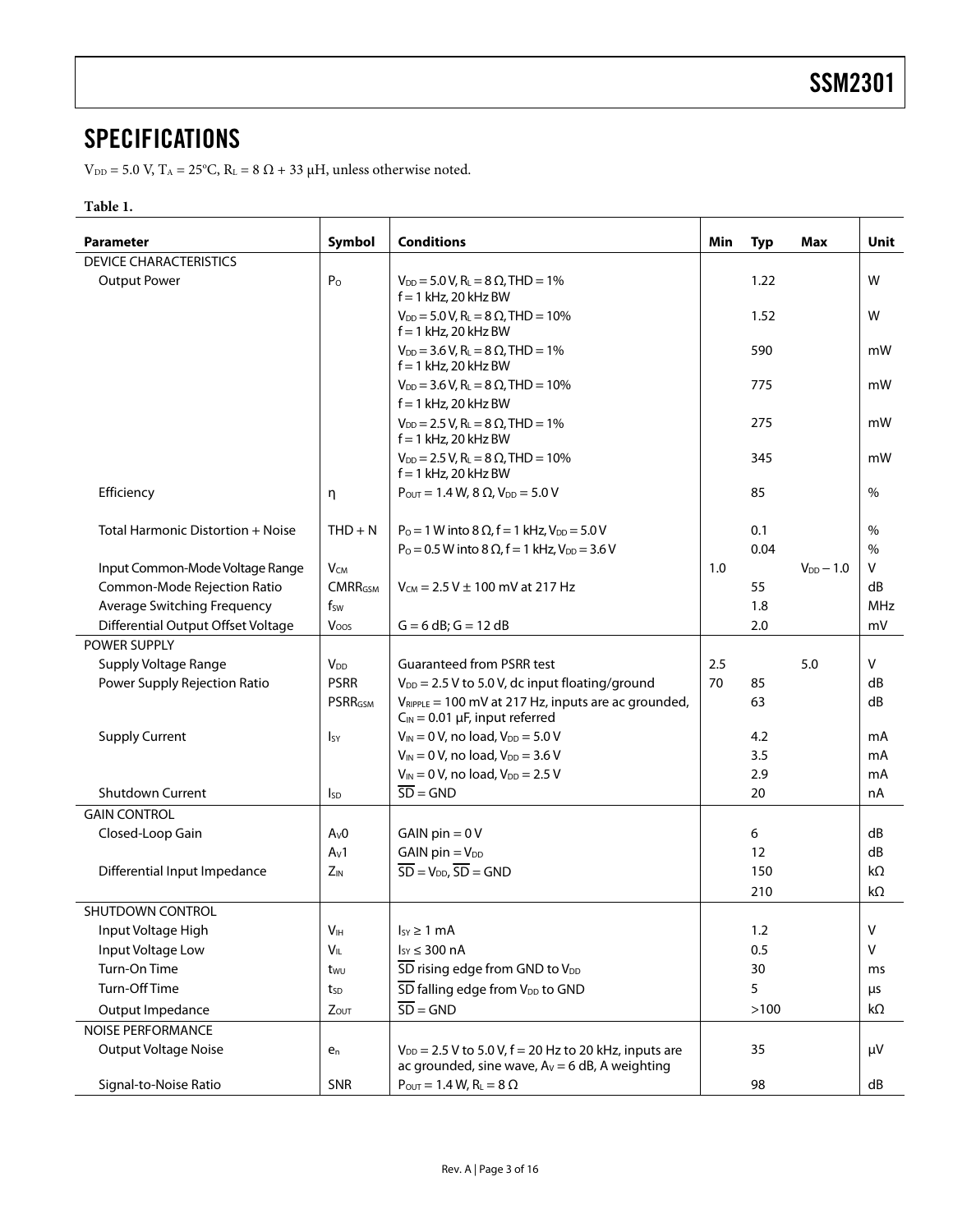### <span id="page-3-0"></span>ABSOLUTE MAXIMUM RATINGS

Absolute maximum ratings apply at 25°C, unless otherwise noted.

#### **Table 2.**

| <b>Parameter</b>                     | Rating                              |
|--------------------------------------|-------------------------------------|
| Supply Voltage                       | 6V                                  |
| Input Voltage                        | V <sub>DD</sub>                     |
| Common-Mode Input Voltage            | V <sub>DD</sub>                     |
| Storage Temperature Range            | $-65^{\circ}$ C to $+150^{\circ}$ C |
| <b>Operating Temperature Range</b>   | $-40^{\circ}$ C to $+85^{\circ}$ C  |
| Junction Temperature Range           | $-65^{\circ}$ C to $+165^{\circ}$ C |
| Lead Temperature (Soldering, 60 sec) | 300 $\degree$ C                     |

Stresses above those listed under Absolute Maximum Ratings may cause permanent damage to the device. This is a stress rating only; functional operation of the device at these or any other conditions above those indicated in the operational section of this specification is not implied. Exposure to absolute maximum rating conditions for extended periods may affect device reliability.

### **THERMAL RESISTANCE**

 $\theta_{JA}$  is specified for the worst-case conditions, that is, a device soldered in a circuit board for surface-mount packages.

#### **Table 3. Thermal Resistance**

| Package Type                     | θJA | $\theta$ JC | Unit |
|----------------------------------|-----|-------------|------|
| 8-lead, 3 mm $\times$ 3 mm LFCSP | 62  | 20.8        | °C/W |
| 8-lead MSOP                      | 210 | 45          | °C/W |

### **ESD CAUTION**



ESD (electrostatic discharge) sensitive device. Charged devices and circuit boards can discharge without detection. Although this product features patented or proprietary protection circuitry, damage may occur on devices subjected to high energy ESD. Therefore, proper ESD precautions should be taken to avoid performance degradation or loss of functionality.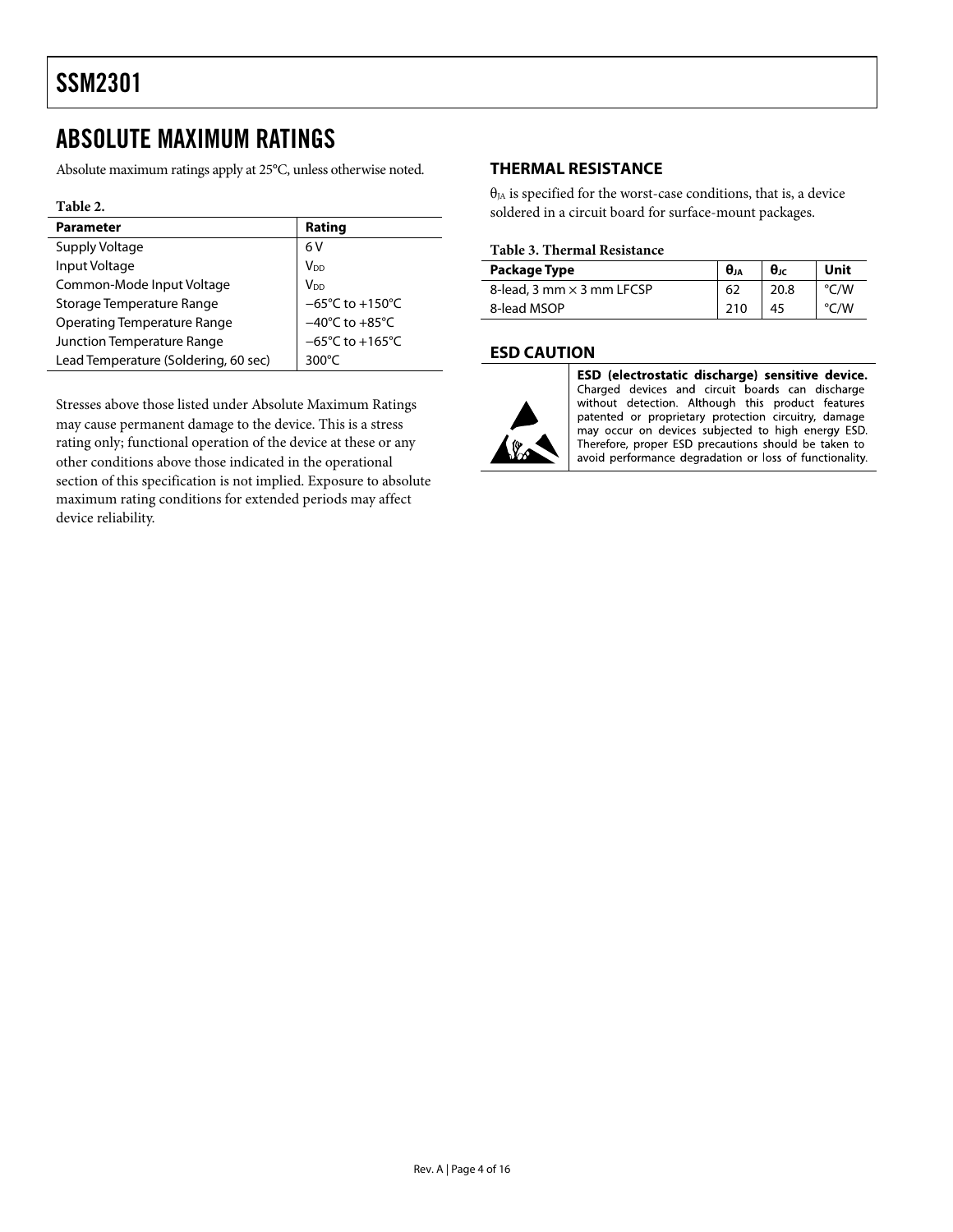# <span id="page-4-0"></span>PIN CONFIGURATIONS AND FUNCTION DESCRIPTIONS





#### **Table 4. Pin Function Descriptions**

| Pin No. | Mnemonic    | <b>Description</b>                        |
|---------|-------------|-------------------------------------------|
|         | <b>SD</b>   | Shutdown Input. Active low digital input. |
|         | <b>GAIN</b> | Gain Selection. Digital input.            |
|         | $IN +$      | Noninverting Input.                       |
| 4       | $IN-$       | Inverting Input.                          |
|         | $OUT+$      | Noninverting Output.                      |
| 6       | <b>VDD</b>  | Power Supply.                             |
|         | <b>GND</b>  | Ground.                                   |
| 8       | $OUT-$      | Inverting Output.                         |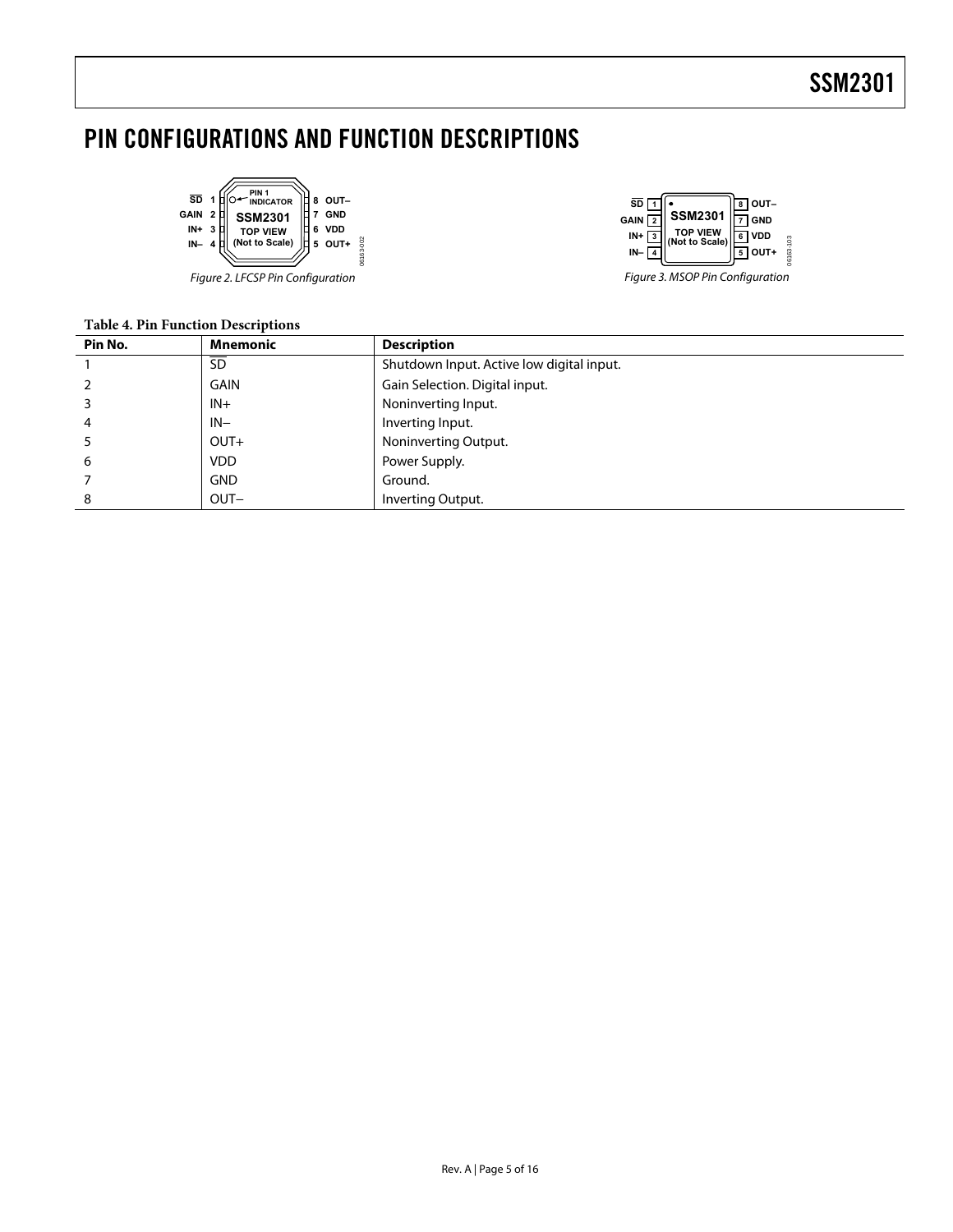### <span id="page-5-0"></span>TYPICAL PERFORMANCE CHARACTERISTICS





Figure 5. THD + N vs. Output Power into 8  $\Omega$ ,  $A_V = 12$  dB



Figure 6. THD + N vs. Frequency,  $V_{DD} = 5.0$  V,  $A_V = 6$  dB,  $R_L = 8 \Omega$ 









Figure 9. THD + N vs. Frequency,  $V_{DD} = 3.6$  V,  $A_V = 12$  dB,  $R_L = 8 \Omega$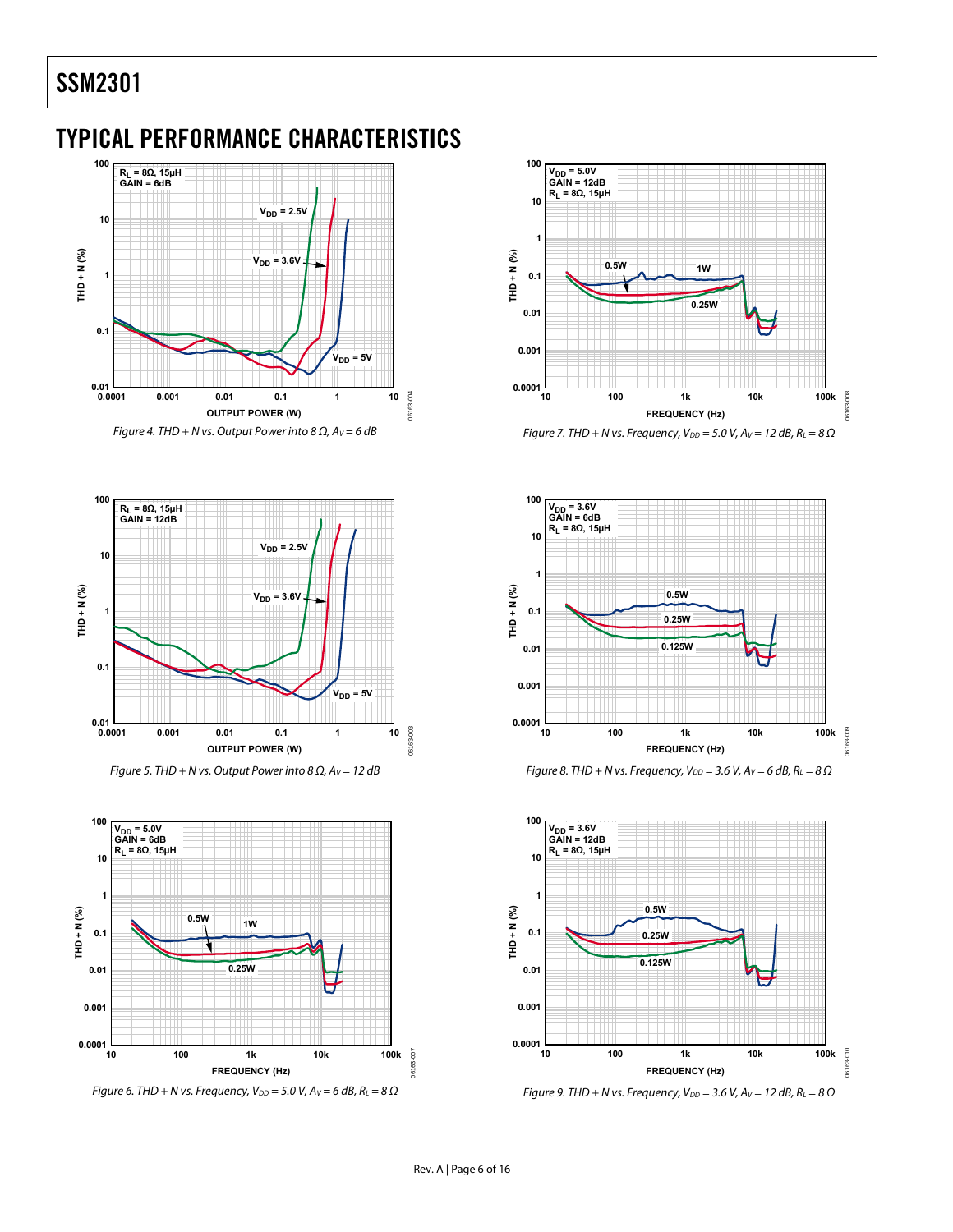

Figure 10. THD + N vs. Frequency,  $V_{DD} = 2.5$  V,  $A_V = 6$  dB,  $R_L = 8 \Omega$ 













Figure 15. Maximum Output Power vs. Supply Voltage,  $A_V = 12$  dB,  $R_L = 8 \Omega$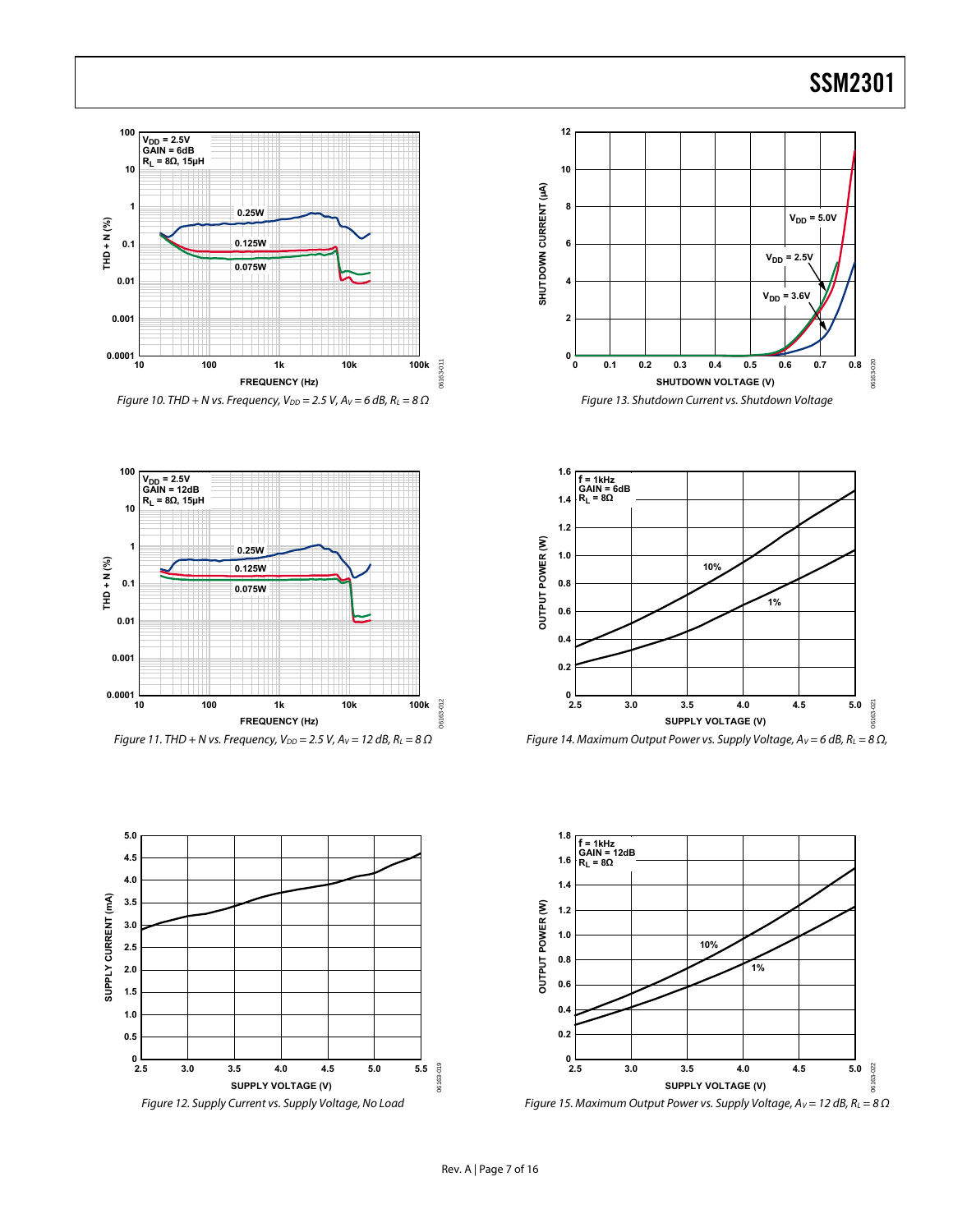















06163-050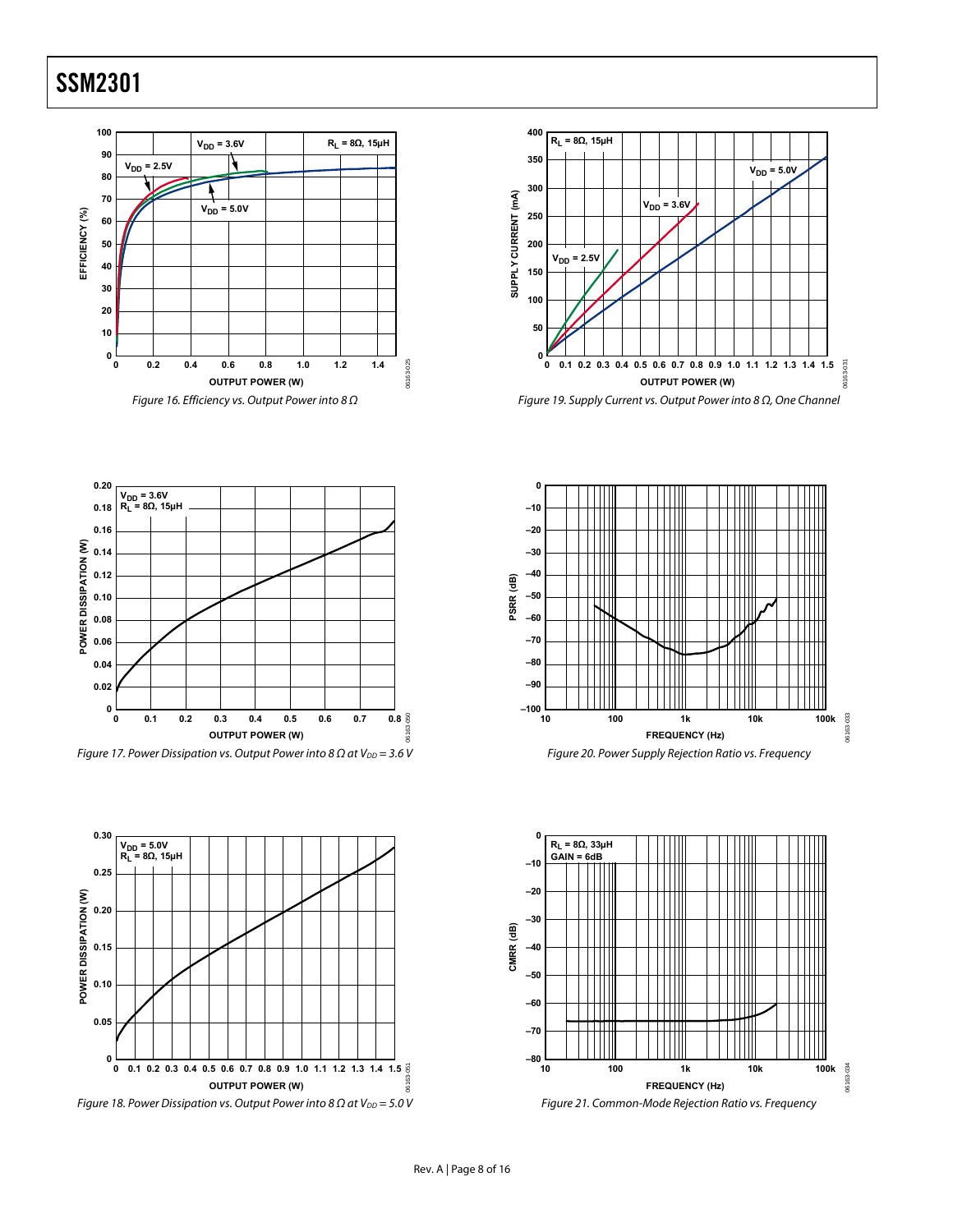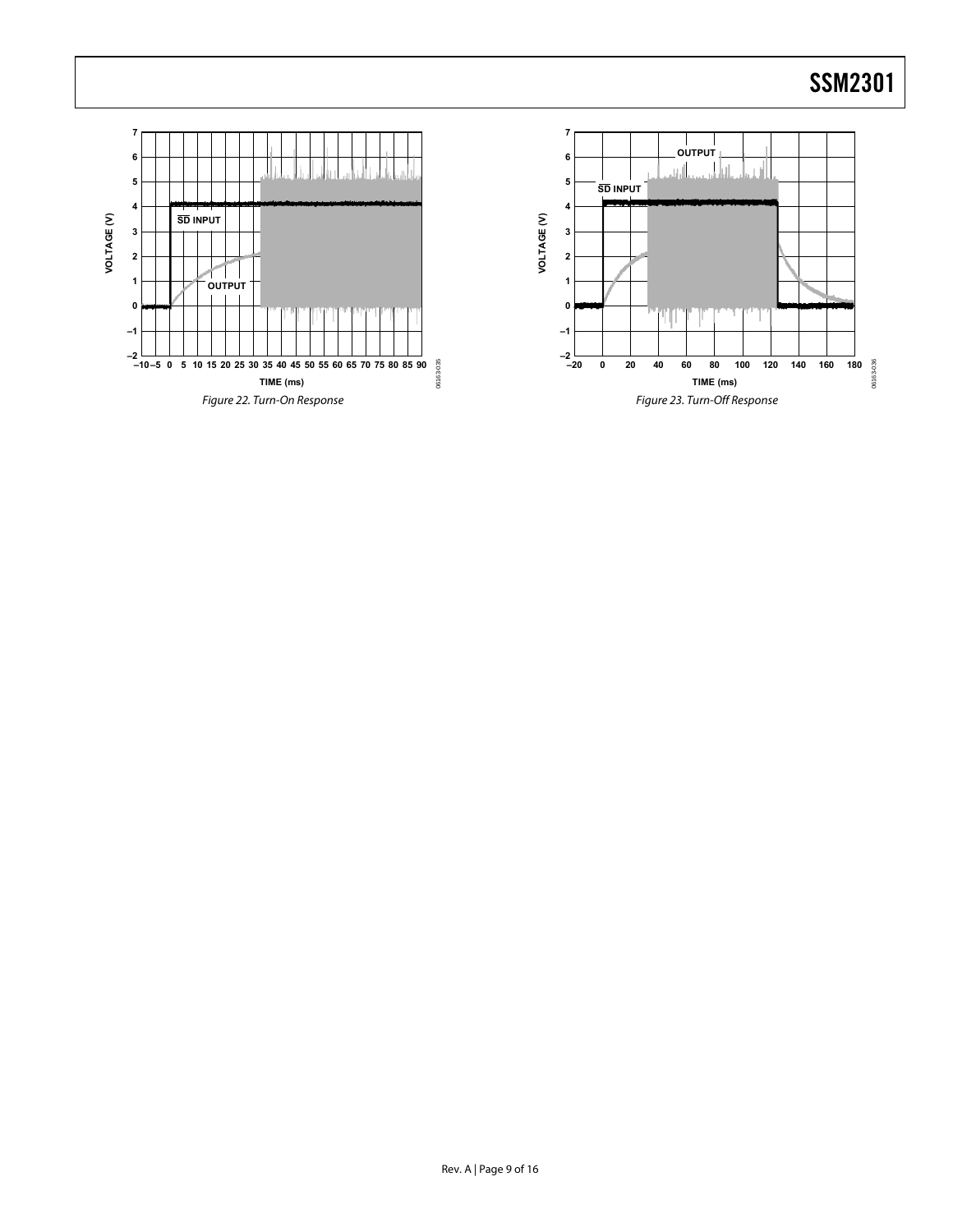# <span id="page-9-0"></span>TYPICAL APPLICATION CIRCUITS

<span id="page-9-2"></span>

<span id="page-9-3"></span>

<span id="page-9-1"></span>

06163-039

06163-039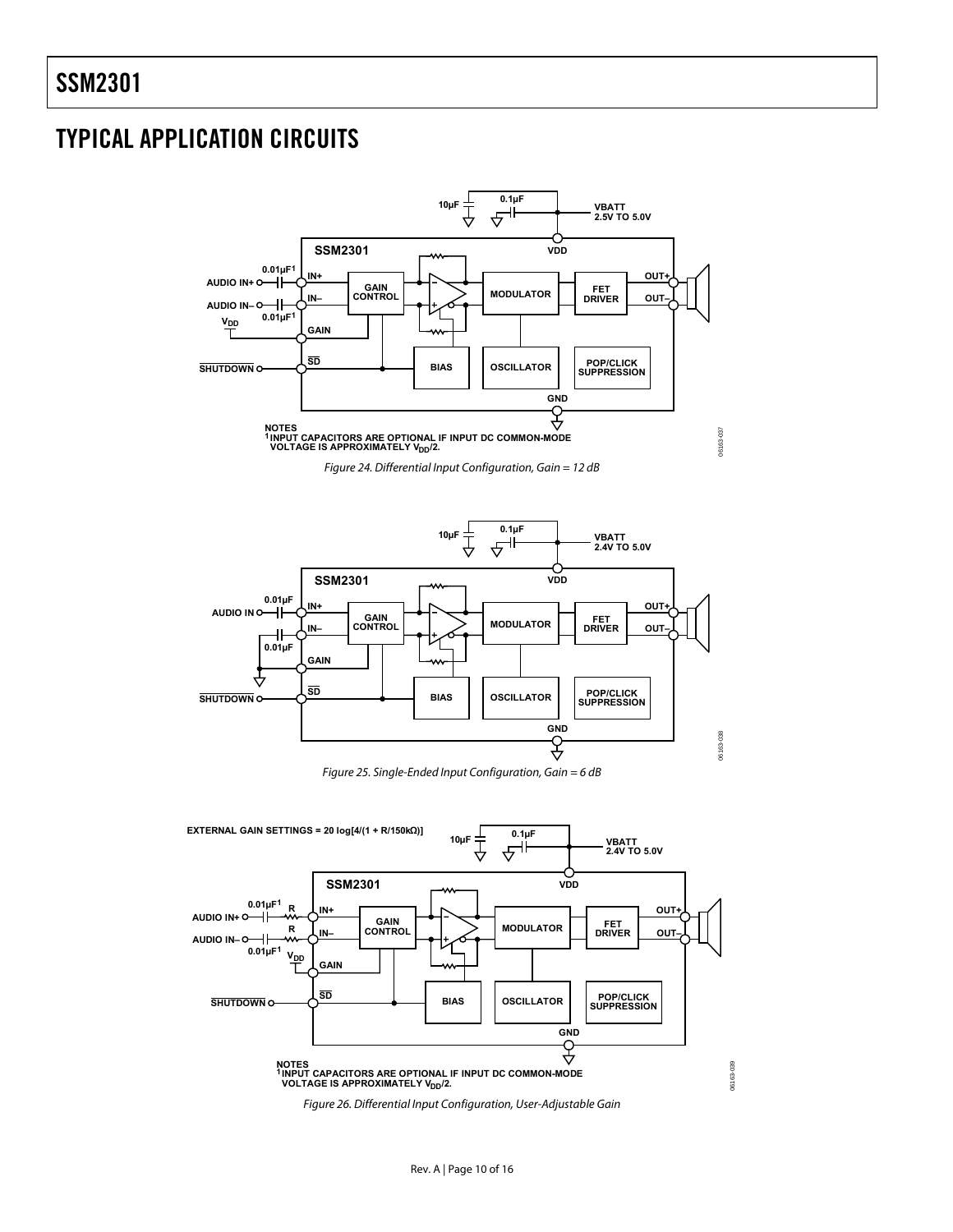06163-040



Figure 27. Single-Ended Input Configuration, User-Adjustable Gain

<span id="page-10-0"></span>



<span id="page-10-1"></span>

<span id="page-10-2"></span>Figure 29. Single-Ended Input Configuration, User-Adjustable Gain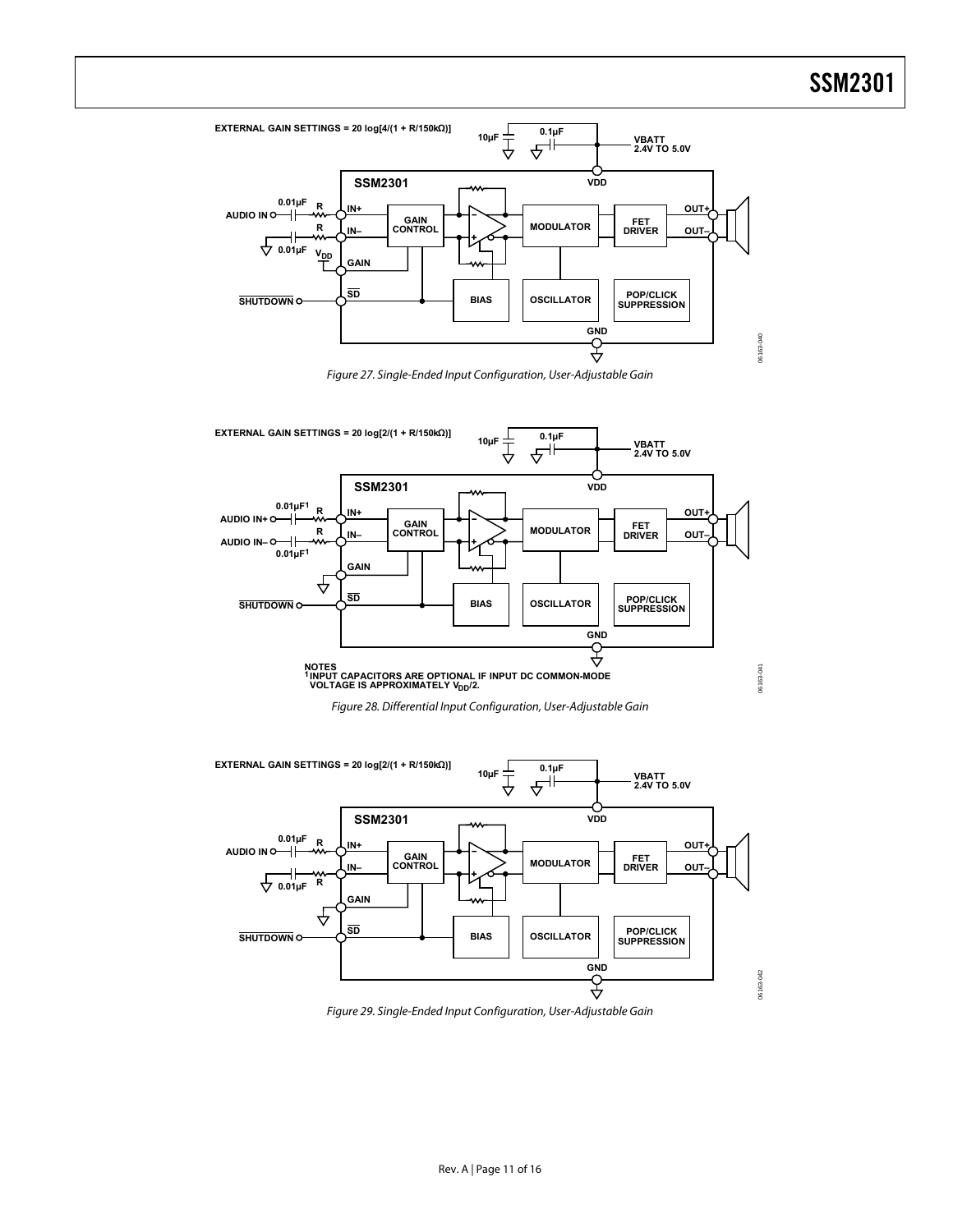### <span id="page-11-0"></span>APPLICATIONS INFORMATION **OVERVIEW**

The SSM2301 mono Class-D audio amplifier features a filterless modulation scheme that greatly reduces external component count, conserving board space and, thus, reducing system cost. The SSM2301 does not require an output filter but, instead, relies on the inherent inductance of the speaker coil and the natural filtering of the speaker and human ear to fully recover the audio component of the square-wave output. While most Class-D amplifiers use some variation of pulse-width modulation (PWM), the SSM2301 uses a  $\Sigma$ - $\Delta$  modulation to determine the switching pattern of the output devices. This provides a number of important benefits. Σ-Δ modulators do not produce a sharp peak with many harmonics in the AM frequency band, as pulse-width modulators often do. Σ-Δ modulation reduces the amplitude of spectral components at high frequencies, thereby reducing EMI emission that might otherwise be radiated by speakers and long cable traces. The SSM2301 also offers protection circuitry for output shortcircuit and high temperature conditions. When the fault-inducing condition is removed, the SSM2301 automatically recovers without the need for a hard reset.

### **GAIN SELECTION**

Pulling the GAIN pin of the SSM2301 high sets the gain of the speaker amplifier to 12 dB; pulling it low sets the gain of the speaker amplifier to 6 dB.

It is possible to adjust the SSM2301 gain by using external resistors at the input. To set a gain lower than 12 dB, see [Figure 26](#page-9-1) for differential input configuration and [Figure 27](#page-10-0) for single-ended configuration. For external gain configuration from a fixed 12 dB gain, use the following formula:

*External Gain Settings* = 20 log[4/(1 + *R*/150 kΩ)]

To set a gain lower than 6 dB, see [Figure 28](#page-10-1) for differential input configuration and [Figure 29](#page-10-2) for single-ended configuration. For external gain configuration from a fixed 6 dB gain, use the following formula:

*External Gain Settings* =  $20 \log[2/(1 + R/150 \text{ k}\Omega)]$ 

### **POP-AND-CLICK SUPPRESSION**

Voltage transients at the output of audio amplifiers may occur when shutdown is activated or deactivated. Voltage transients as low as 10 mV can be heard as an audio pop in the speaker. Clicks and pops can also be classified as undesirable audible transients generated by the amplifier system and, therefore, as not coming from the system input signal. Such transients may be generated when the amplifier system changes its operating mode. For example, the following can be sources of audible transients: system power-up/power-down, mute/unmute, input source change, and sample rate change. The SSM2301 has a popand-click suppression architecture that reduces these output transients, resulting in noiseless activation and deactivation.

### **LAYOUT**

As output power continues to increase, care must be taken to lay out PCB traces and wires properly between the amplifier, load, and power supply. A good practice is to use short, wide PCB tracks to decrease voltage drops and minimize inductance. Make track widths at least 200 mil for every inch of track length for lowest DCR, and use 1 oz or 2 oz of copper PCB traces to further reduce IR drops and inductance.

Poor layout increases voltage drops, consequently affecting efficiency. Use large traces for the power supply inputs and amplifier outputs to minimize losses due to parasitic trace resistance. Proper grounding guidelines help improve audio performance, minimize crosstalk between channels, and prevent switching noise from coupling into the audio signal. To maintain high output swing and high peak output power, PCB traces that connect the output pins to the load and supply pins should be as wide as possible to maintain the minimum trace resistances.

It is also recommended that a large-area ground plane be used for minimum impedances. Good PCB layouts also isolate critical analog paths from sources of high interference. High frequency circuits (analog and digital) should be separated from low frequency circuits. Properly designed multilayer printed circuit boards can reduce EMI emission and increase immunity to the RF field by a factor of 10 or more compared with double-sided boards. A multilayer board allows a complete layer to be used for the ground plane, whereas the ground plane side of a doubleside board is often disrupted with signal crossover. If the system has separate analog and digital ground and power planes, the analog ground plane should be underneath the analog power plane, and, similarly, the digital ground plane should be underneath the digital power plane. There should be no overlap between analog and digital ground planes or analog and digital power planes.

### **INPUT CAPACITOR SELECTION**

The SSM2301 does not require input coupling capacitors if the input signal is biased from 1.0 V to  $V_{DD}$  – 1.0 V. Input capacitors are required if the input signal is not biased within this recommended input dc common-mode voltage range, if high-pass filtering is needed (see [Figure 24\)](#page-9-2) or if using a single-ended source (see [Figure 25\)](#page-9-3). If high-pass filtering is needed at the input, the input capacitor, along with the input resistor of the SSM2301, forms a high-pass filter whose corner frequency is determined by the following equation:

 $f_C = 1/(2\pi \times R_{IN} \times C_{IN})$ 

The input capacitor can have very important effects on the circuit performance. Not using input capacitors degrades the output offset of the amplifier as well as the PSRR performance.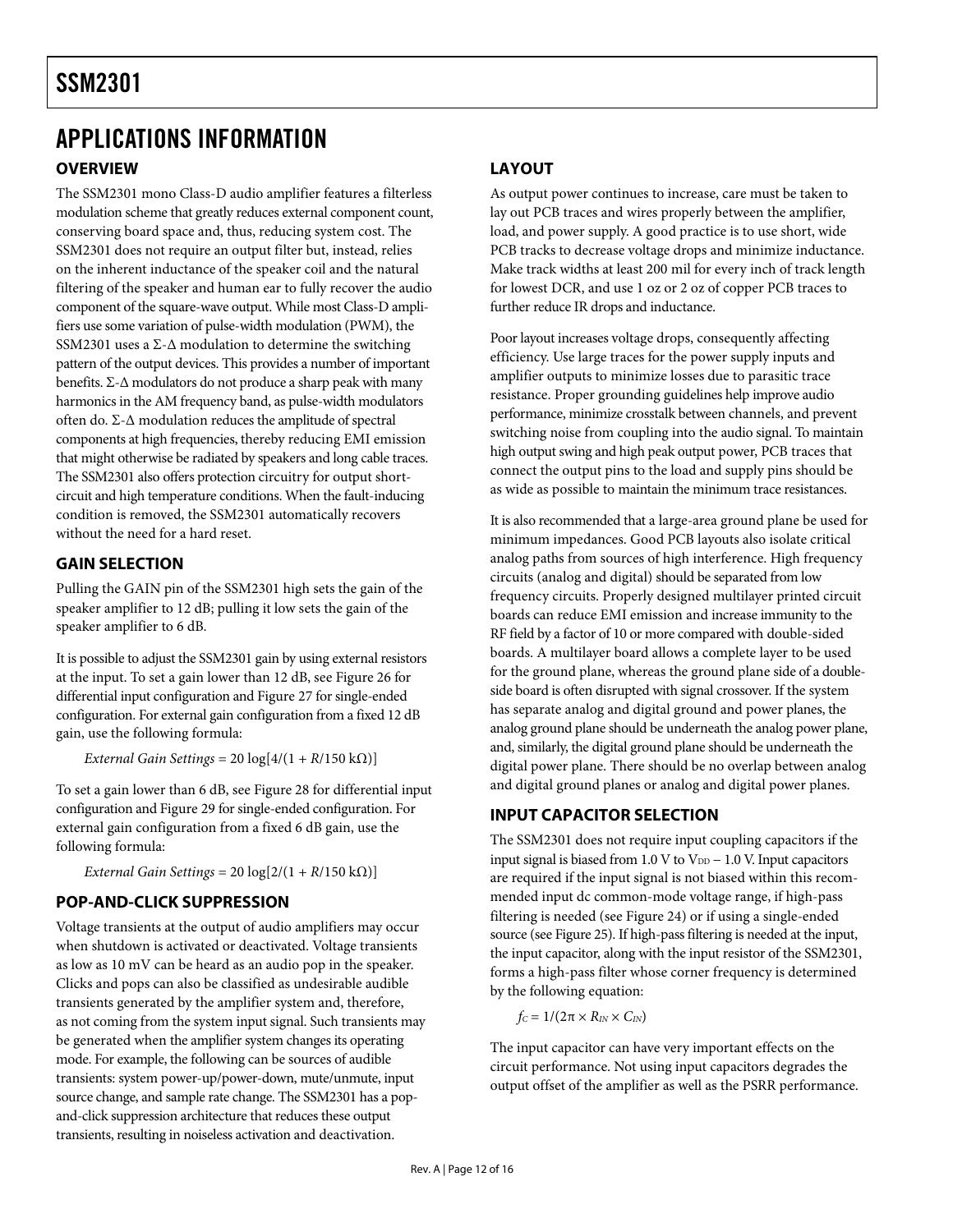### <span id="page-12-0"></span>**PROPER POWER SUPPLY DECOUPLING**

To ensure high efficiency, low total harmonic distortion (THD), and high PSRR, proper power supply decoupling is necessary. Noise transients on the power supply lines are short-duration voltage spikes. Although the actual switching frequency can range from 10 kHz to 100 kHz, these spikes can contain frequency components that extend into the hundreds of megahertz.

The power supply input needs to be decoupled with a good quality low ESL and low ESR capacitor, usually around 4.7 μF. This capacitor bypasses low frequency noises to the ground plane. For high frequency transients noises, use a 0.1 μF capacitor placed as close as possible to the VDD pin of the device. Placing the decoupling capacitor as close as possible to the SSM2301 helps maintain efficient performance.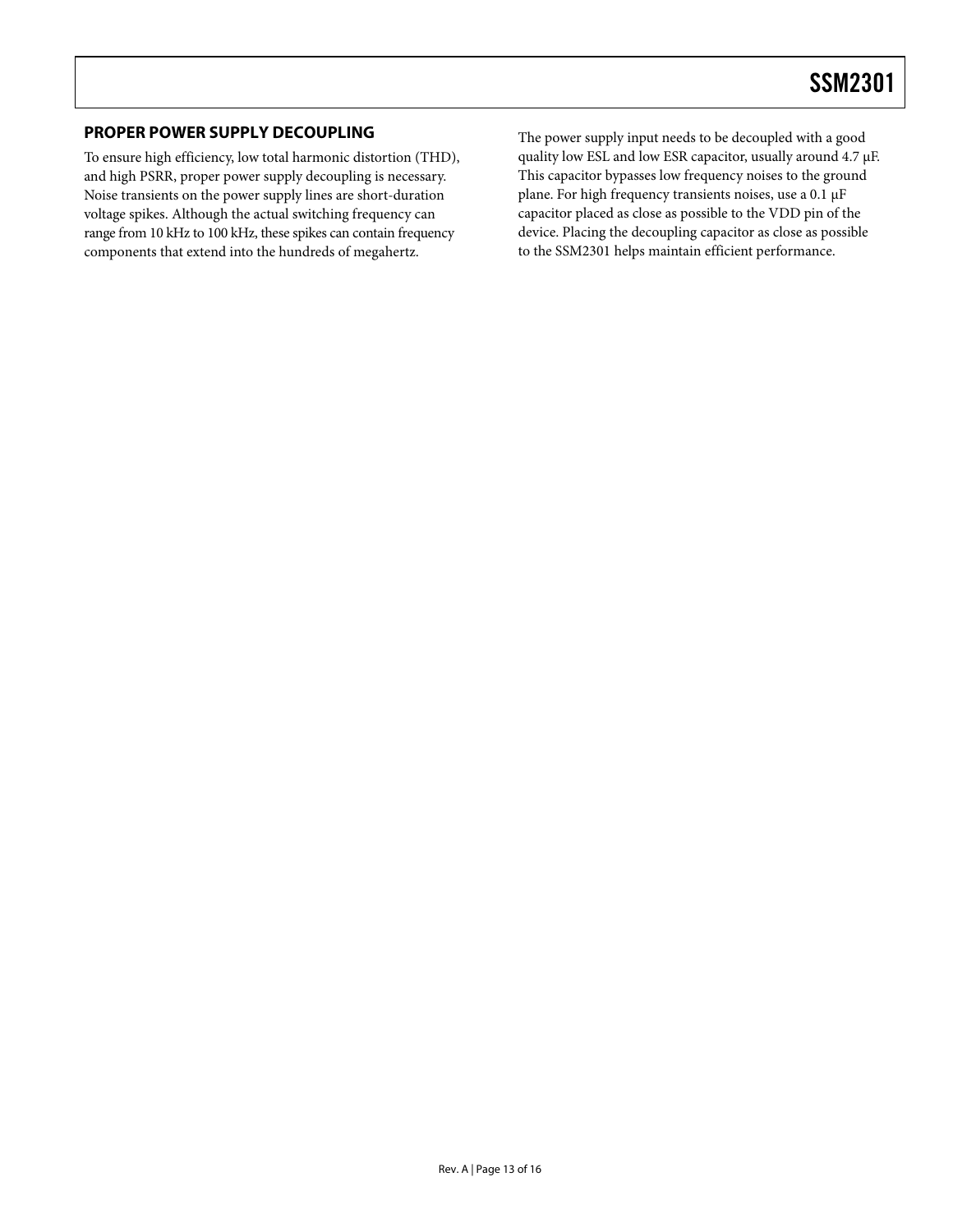### <span id="page-13-0"></span>OUTLINE DIMENSIONS





**COMPLIANT TO JEDEC STANDARDS MO-187-AA**

Figure 3*1*. 8-Lead Mini Small Outline Package [MSOP] (RM-8) Dimensions shown in millimeters

### **ORDERING GUIDE**

<span id="page-13-1"></span>

|                              | <b>Temperature</b>                 |                                                 | Package     |                  |
|------------------------------|------------------------------------|-------------------------------------------------|-------------|------------------|
| Model                        | Range                              | <b>Package Description</b>                      | Option      | <b>Branding</b>  |
| SSM2301CPZ-R2 <sup>1</sup>   | $-40^{\circ}$ C to $+85^{\circ}$ C | 8-Lead Lead Frame Chip Scale Package [LFCSP_VD] | $CP-8-2$    | A <sub>1</sub> C |
| SSM2301CPZ-REEL <sup>1</sup> | $-40^{\circ}$ C to $+85^{\circ}$ C | 8-Lead Lead Frame Chip Scale Package [LFCSP_VD] | $CP-8-2$    | A1C              |
| SSM2301CPZ-REEL71            | $-40^{\circ}$ C to $+85^{\circ}$ C | 8-Lead Lead Frame Chip Scale Package [LFCSP_VD] | $CP-8-2$    | A1C              |
| SSM2301RMZ-R21               | $-40^{\circ}$ C to $+85^{\circ}$ C | 8-Lead Mini Small Outline Package [MSOP]        | <b>RM-8</b> | A1C              |
| SSM2301RMZ-REEL <sup>1</sup> | $-40^{\circ}$ C to $+85^{\circ}$ C | 8-Lead Mini Small Outline Package [MSOP]        | <b>RM-8</b> | A <sub>1</sub> C |
| SSM2301RMZ-REEL71            | $-40^{\circ}$ C to $+85^{\circ}$ C | 8-Lead Mini Small Outline Package [MSOP]        | <b>RM-8</b> | A <sub>1</sub> C |
| SSM2301-EVALZ <sup>1</sup>   |                                    | <b>Evaluation Board with LFCSP Model</b>        |             |                  |

 $1 Z =$  RoHS Compliant Part.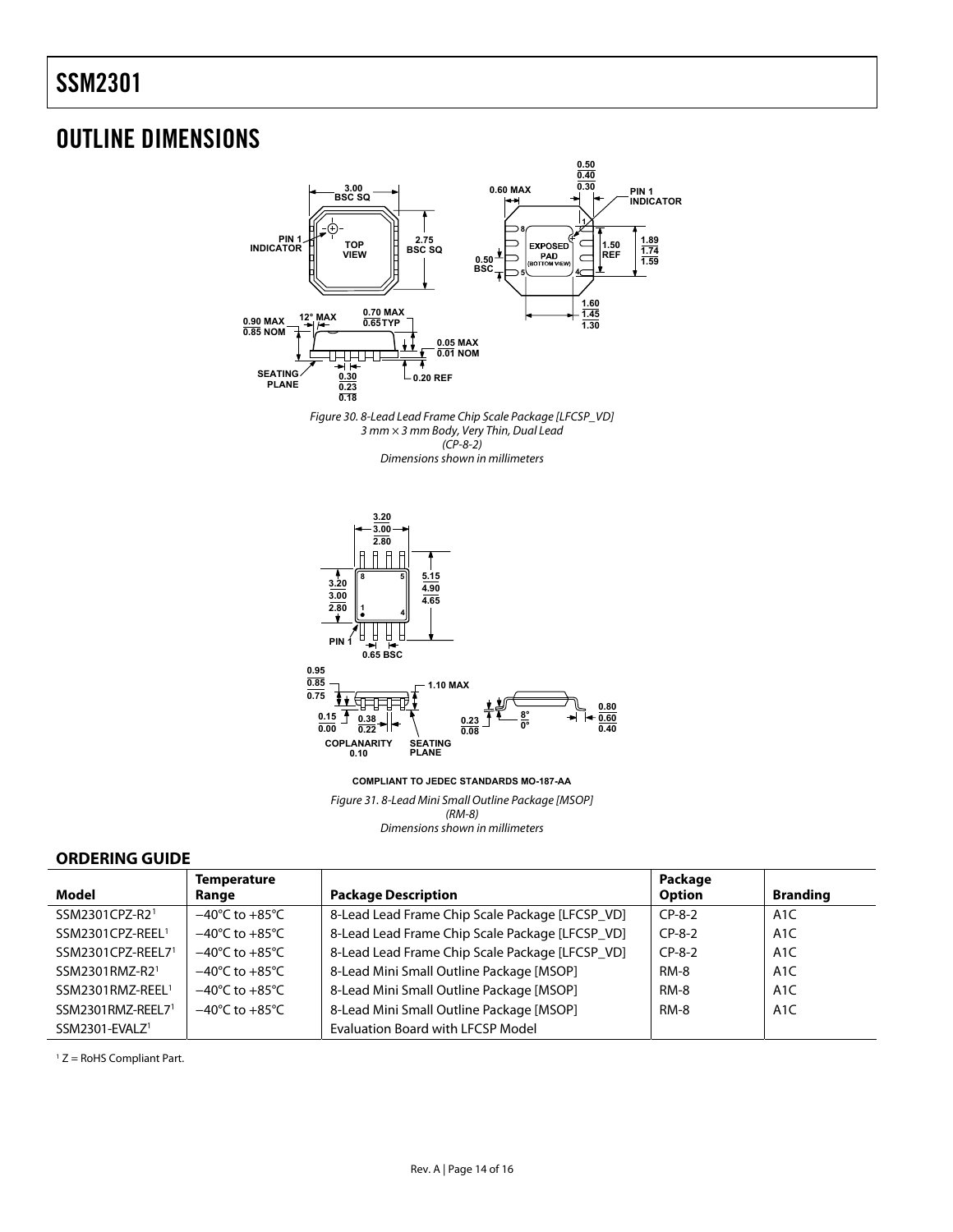# **NOTES**